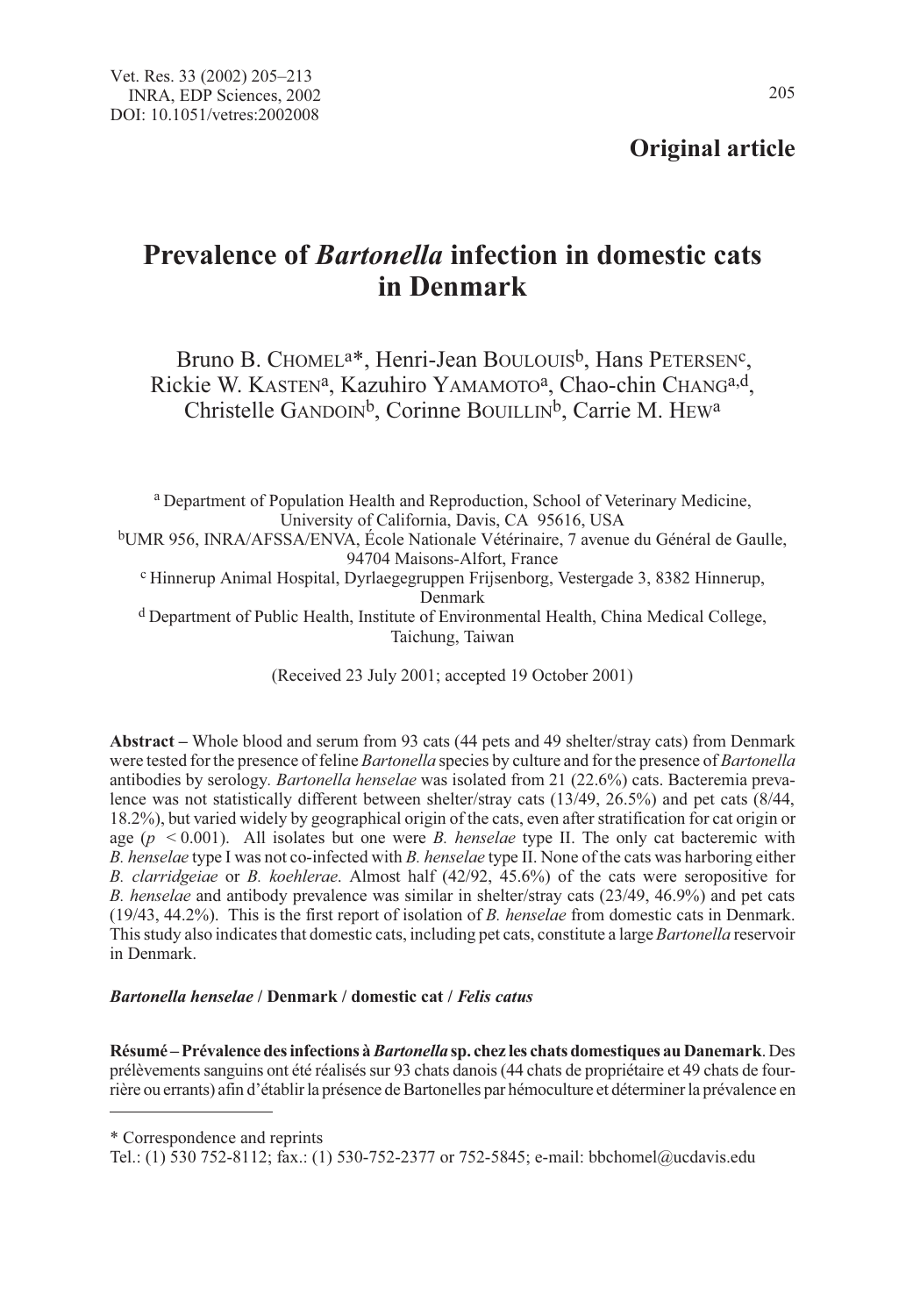anticorps anti-Bartonella. Bartonella henselae a été isolée de 21 (22,6 %) chats. Les prévalences de bactériémie n'étaient pas significativement différentes entre les chats de fourrière ou errants (13/49 ; 26,5 %) et les chats de compagnie (8/44 ; 18,2 %), mais étaient différentes en fonction de l'origine géographique des chats, même après stratification ( $p < 0.001$ ). Tous les isolats sauf un ont été identifiés comme appartenant au type II de B. henselae. Le seul chat infecté par B. henselae type I n'était pas co-infecté par B. henselae type II. Bartonella clarridgeiae et B. koehlerae n'ont été isolées d'aucun des chats. Presque la moitié (42/92 ; 45,6 %) des chats avaient des anticorps anti-B. henselae en immunofluorescence et la prévalence en anticorps était assez similaire chez les chats de fourrière ou errants (23/49 ; 46,9 %) et les chats de propriétaire (19/43 ; 44,2 %). Cette étude constitue la première mise en évidence de l'existence de Bartonella henselae chez les chats au Danemark et révèle que les chats domestiques, dont les chats de compagnie, représentent un réservoir important de Bartonelles au Danemark.

Bartonella henselae / chat domestique / Felis catus / Danemark

## 1. INTRODUCTION

Cat scratch disease is mainly caused by Bartonella henselae [13, 36], but B. clarridgeiae has also been linked to human cases of cat scratch disease [29, 31, 41]. The reservoir of Bartonella henselae and B. clarridgeiae is the domestic cat [6, 23, 26, 30, 35], which can remain bacteremic for months to years [1, 18, 27]. Cat-to-human transmission occurs predominantly via a cat scratch or bite, whereas the cat flea (Ctenocephalides felis) is the primary vector of B. henselae from cat to cat [11, 16, 24]. Most naturally infected cats appear to be asymptomatic, although clinical signs have been observed in some experimentally infected cats [18, 19, 28, 33]. Bartonella koehlerae has only been isolated from the blood of two naturally infected cats in northern California and its pathogenic potential for humans remains to be demonstrated [15].

Vascular proliferative diseases, such as bacillary angiomatosis and peliosis hepatis, and inflammatory conditions such as endocarditis, encephalitis, abscessation and leukocytoclastic vasculitis represent some of the diverse manifestations of Bartonella henselae infection in humans [8]. Bartonella henselae isolates differing in their 16S rRNA gene sequences (type I and type II) have been found infecting cats and humans [5, 6, 14, 23, 39, 40]. It has been suggested that these types may differ in their pathogenicity [3, 5, 6, 37, 40].

Previous epidemiological studies of Bartonella infection in domestic cats have demonstrated serological prevalences ranging from 4% to 81%, and bacteremia prevalence of up to 60% [7, 9, 12, 25, 26]. In Europe, Bartonella infection in cats, based on serology or bacterial isolation, has been reported from Austria [2], France [10, 20, 21, 23], Germany [3, 22, 39], Switzerland [17], The Netherlands [6], Portugal [7] and the United Kingdom [4]. In most of these countries, B. henselae type II was the most common type isolated from cats [3, 6, 21, 40]. Bartonella clarridgeiae was isolated from 20% to 30% of the French cats tested [21, 23] and 16% of the Dutch cats [6], but was isolated from only one of the German cats tested [3, 39]. No report of B. koehlerae isolation from cats in Europe has been published. No investigation of the presence of feline Bartonella infection in Denmark has been reported. The purpose of this study, using a convenience sample of pet and sheltered Danish cats, was to investigate the prevalence of infection (bacteremia and presence of antibodies) and identified the endemic Bartonella species in these cats.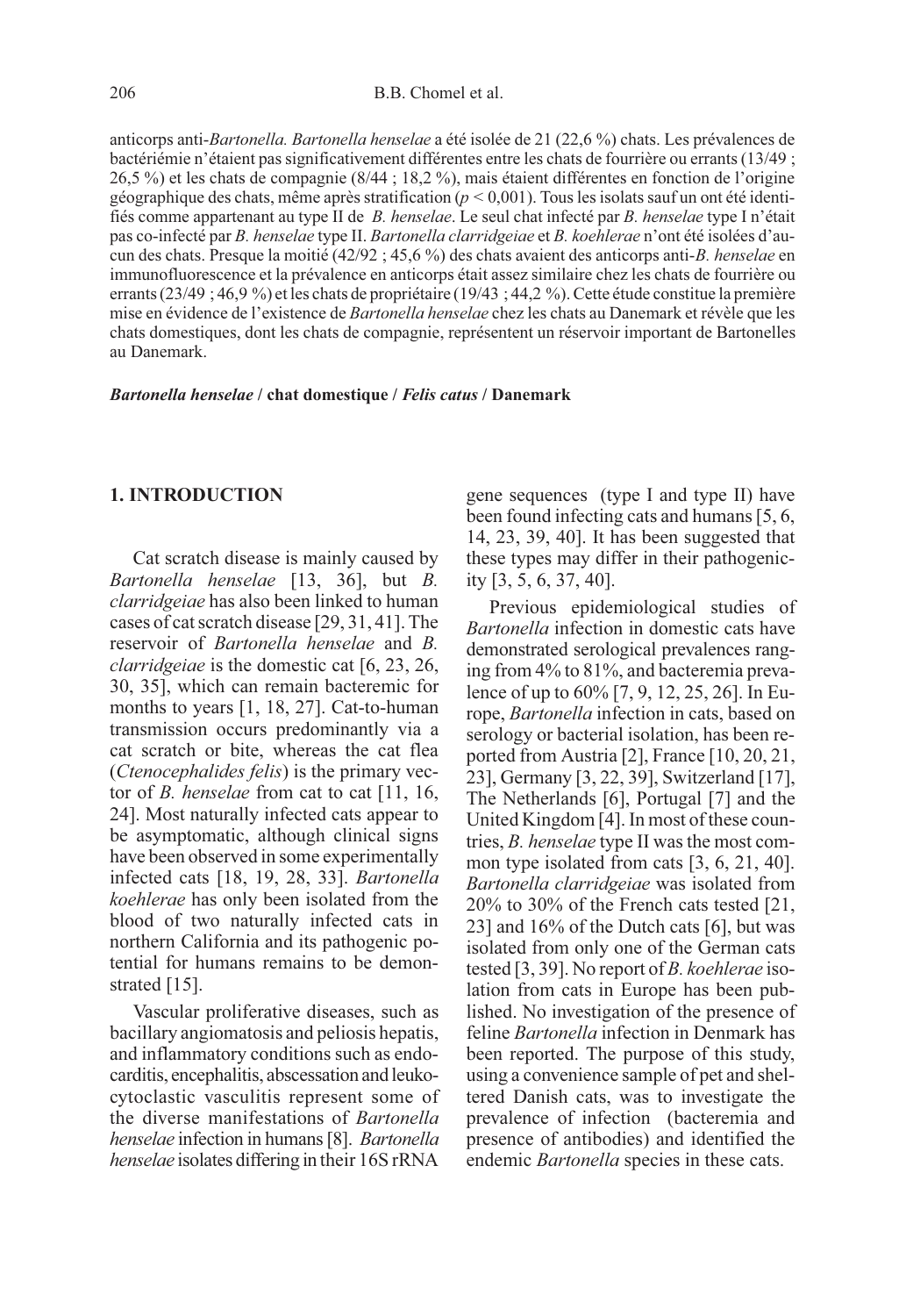# 2.1. Animals

A convenience sample of 93 cats, including 44 pet cats presented to various veterinary clinics, 40 cats from shelters in main cities across Denmark and 9 stray cats were enrolled in the study between August 27, 1998 and September 23, 1998. The cats were respectively from Northern and mid Jutland (mainland Denmark) (44 cats, including 28 pet cats, 11 shelter cats and 5 stray cats), southern Jutland (23 cats, including 10 pet cats and 13 shelter cats), and the cities of Odense (Island of Fynen) (17 cats, including 3 pet cats and 14 shelter cats) and Copenhagen (9 cats, including 3 pet cats, 2 shelter cats and 4 stray cats). One serum sample was not available from one of the cats. Most of the cats (74.2%) were ≤2 years old and males accounted for 57% of the 93 cats (Tab. I). All shelter/stray cats were less than 5 years old. For ectoparasite exposure, fleas were seen on 20 cats (11 (25%) pets and 9 (18.4%) shelter/stray cats) and ticks on two cats (one pet and one shelter cat).

## 2.2. Bartonella isolation from cat blood

Three milliliters (mL) of blood were aseptically drawn from peripheral veins. Two milliliters were collected into plastic ethylene diamine tetraacetate (EDTA) tubes (Becton Dickinson, Franklin Lakes, N.J., USA) for blood culture and 1 mL into serum separating tubes (Becton Dickinson, Franklin Lakes, N.J., USA) for serological tests. The EDTA tubes were frozen at  $-70$  °C until plated. Serum separating tubes were centrifuged at 500  $\times$  g, the serum removed and frozen at  $-20$  °C. Blood samples were cultured on heart infusion agar containing 5% rabbit blood for isolation of B. henselae or *B. clarridgeiae* [12] and onto chocolate agar plates for isolation of B. koehlerae, as previously described [15]. The plates were incubated at 35  $\,^{\circ}$ C with 5%  $CO<sub>2</sub>$  for at least four weeks. Plates were examined 2–3 times a week for any bacterial growth. The number of colonies were counted and calculated as colony forming units (CFU)/mL. Colonies were Gram stained, sub-cultured, harvested and frozen at  $-70$  °C in 100% fetal calf serum.

## 2.3. Identification of isolates

Cat blood isolates were identified using polymerase chain reaction/restriction fragment length polymorphism analysis (PCR-RFLP) of a fragment of the citrate synthase gene [32, 34], and a fragment of the 16S rRNA gene sequence analysis [38]. Isolated strains were confirmed to be B. henselae, B. clarridgeiae or B. koehlerae by PCR/RFLP of the citrate synthase gene

| Age                                                                                                                                                             | Pet |    | Shelter |    |   | <b>Stray</b> |    | Total |  |
|-----------------------------------------------------------------------------------------------------------------------------------------------------------------|-----|----|---------|----|---|--------------|----|-------|--|
| (Year)                                                                                                                                                          | М   | F  | М       | F  | М | F            | М  | Е     |  |
| $\Omega$                                                                                                                                                        |     |    |         | 8  |   |              | 14 | 12    |  |
|                                                                                                                                                                 |     |    | 10      |    |   |              | 16 |       |  |
| $\mathcal{D}_{\mathcal{A}}^{\mathcal{A}}(\mathcal{A})=\mathcal{D}_{\mathcal{A}}^{\mathcal{A}}(\mathcal{A})\mathcal{D}_{\mathcal{A}}^{\mathcal{A}}(\mathcal{A})$ |     |    |         |    |   |              |    |       |  |
| 3                                                                                                                                                               |     |    |         |    |   |              |    |       |  |
| $\overline{4}$                                                                                                                                                  |     |    |         |    |   |              |    |       |  |
| $\geq$ 5                                                                                                                                                        |     |    |         |    |   |              |    |       |  |
| Total                                                                                                                                                           | 30  | 14 | 20      | 20 |   |              | 53 | 40    |  |

Table I. Population characteristics of 93 cats from Denmark.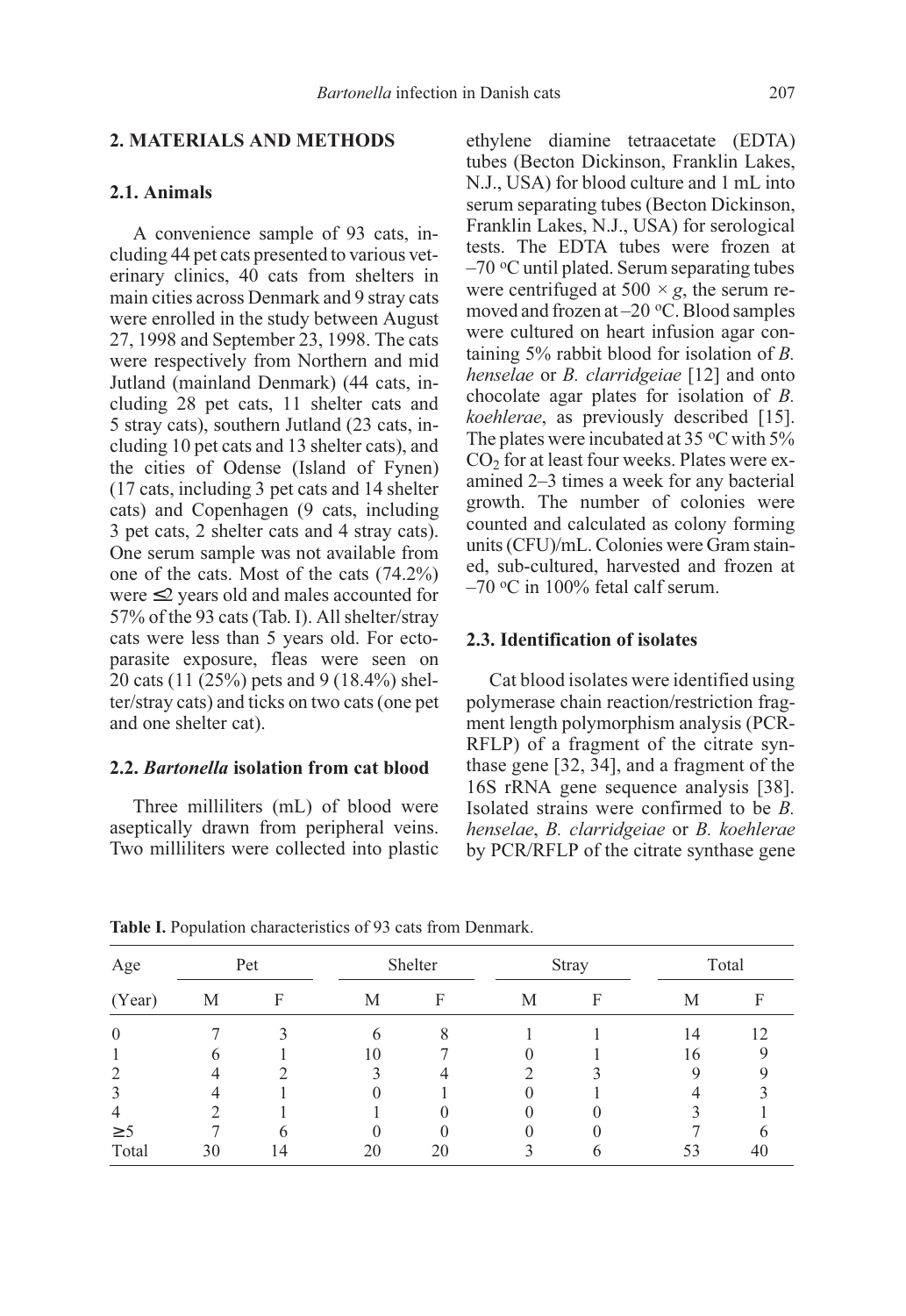$(gltA)$  using *HhaI* and *TaqI* endonucleases, and the 16S-rRNA gene using DdeI restriction endonuclease [12, 15]. Positive control samples included DNA from the three references strains of B. henselae, B. clarridgeiae or B. koehlerae and a sample with no DNA template was used as a negative control. Rigorous precautions were taken not to contaminate the samples prior to gene amplification.

# 2.4. Polymerase chain reaction/Restriction fragment length polymorphism (PCR/RFLP) procedures

Isolates were analyzed using PCR/ RFLP of the gltA gene and the 16S-rRNA gene, as previously described [32, 34, 38]. After scraping off approximately 2 cm<sup>2</sup> of confluent growth and suspending into 100 µL sterile water, the bacterial suspension was heated at 100  $\mathrm{^{\circ}C}$  for 15 min and then centrifuged at 15 000  $\times$  g for 10 min at  $4^{\circ}$ C. Finally, 1:10 dilution of the supernatant was used as DNA template. An approximate 400 base pairs (bp) fragment of the gltA gene and 1 500 bp fragment of the 16S-rRNA gene were amplified, and then verified by gel electrophoresis. The amplified product of the gltA gene obtained with the set of primers suggested by Norman et al. [32] was digested with TaqI (Promega, Madison, WI, USA) and HhaI (New England Lab., Beverly, MA, USA) restriction endonucleases. The amplified product of the 16S-rRNA gene was digested with DdeI (Boehringer Mannheim, GmbH, Germany) restriction endonuclease. The digestion conditions were the ones recommended by the enzymes' manufacturer. Banding patterns were compared with type strains of B. henselae Houston-1 (ATCC 49882), B. henselae type II (strain U4, U.C. Davis), B. clarridgeiae (ATCC 51734) and B. Koehlerae (ATCC 700693).

#### 2.5. Serological analysis

Antibody titers against B. henselae were determined using an immunofluorescence assay (IFA), as previously described [9, 35, 36]. Briefly, serum was serially diluted in PBS and incubated on slides containing FCWF (*Felis catus* whole fetus) cells infected with 16S-rRNA sequence confirmed strains of B. henselae type II (strain U4, UC Davis). The slides were washed and probed with FITC goat anti-cat IgG (H+L) conjugate (Cappel, Organon Teknika Corp., Durham, N.C., USA) and the fluorescence was graded on a scale from 1 to 4 independently, by the same two readers. The endpoint titer was defined as the dilution for which an agreement of the two readers was obtained. Serum samples with a grade two fluorescence at a titer of  $\geq 64$  were considered positive [9].

#### 2.6. Statistical analysis

Non-parametric tests (chi-square test for homogeneity, two-tailed Fisher's exact test) performed with Epi Info 6.04b, were used to test for associations between culture positivity and putative risk factors, such as age, sex, origin, and flea infestation. Similar tests were performed to test for associations between seropositivity and the same risk factors. Stratified analysis was also performed to correct potential confounding effects caused by cat origin or age using SAS software version 8.2.

# 3. RESULTS

Bartonella henselae was isolated from 21 (22.6%) cats. The number of colonies ranged from one colony forming unit (CFU)/mL to more than 2000 CFU/mL (Tab. II). Bacteremia prevalence was not statistically different between shelter/stray cats (13/49, 26.5%) and pet cats (8/44, 18.2%). The level of bacteremia (CFU/mL)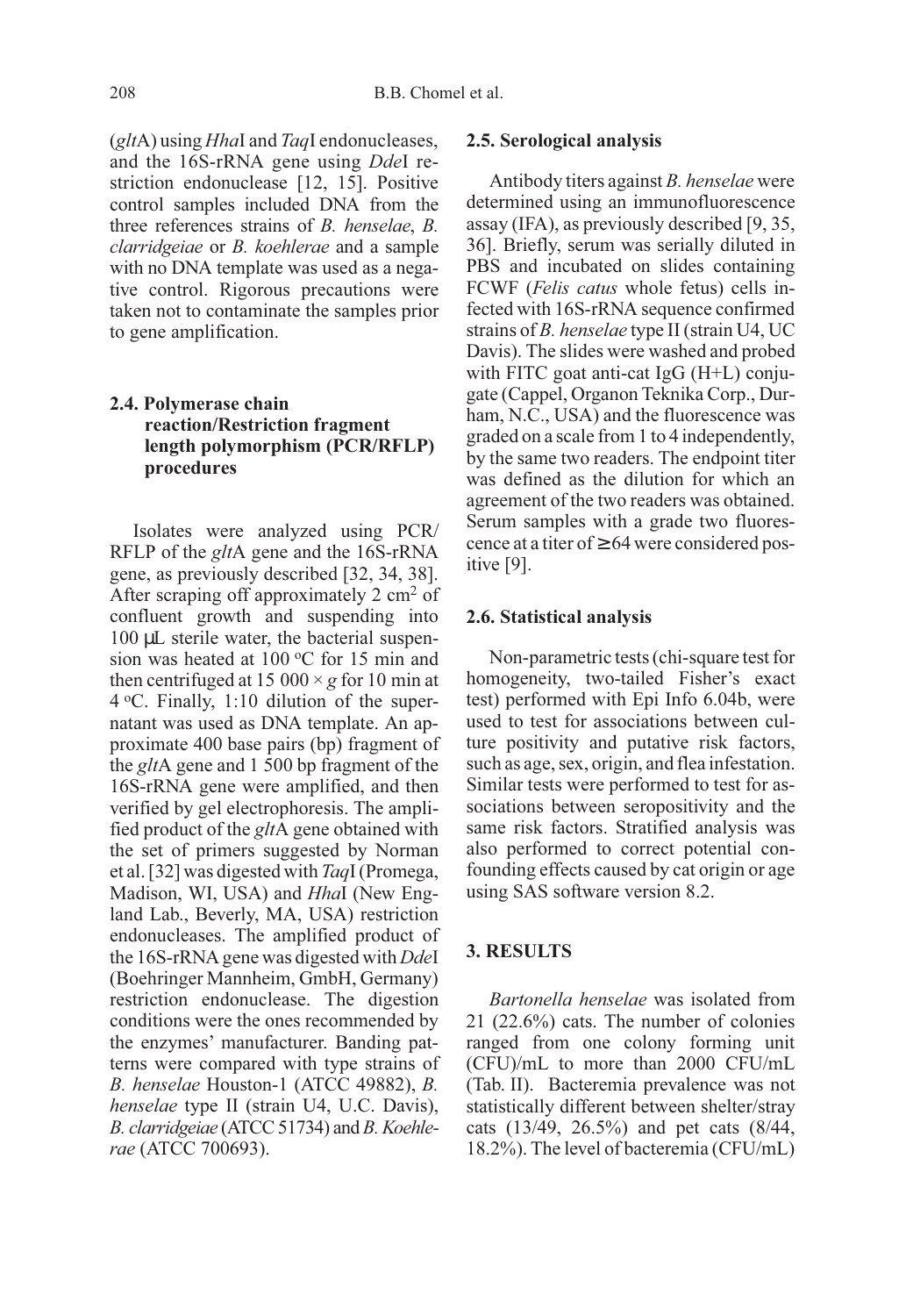| Cat ID $#$  | Origin*   | CFU/mL         | B. Henselae type | IFA titer |
|-------------|-----------|----------------|------------------|-----------|
| DK10        | Sh        | 1              | П                | 128       |
| DK11        | Sh        | 95             | П                | 128       |
| DK12        | Sh        | $\overline{2}$ | П                | 512       |
| DK21        | Sh        | 88             | П                | 256       |
| DK27        | Sh        | 1              | П                | 128       |
| <b>DK40</b> | P         | 37             | H                | 512       |
| DK41        | P         | 7              | П                | $\theta$  |
| DK42        | <b>St</b> | 1              | П                | 128       |
| DK65        | Sh        | 1              | H                | 128       |
| <b>DK66</b> | Sh        | 8              | H                | 128       |
| DK70        | Sh        | 87             | H                | 256       |
| <b>DK74</b> | Sh        | 1              | П                | 128       |
| DK77        | Sh        | 907            | H                | $\theta$  |
| <b>DK78</b> | P         | 416            | I                | 256       |
| DK82        | P         | 259            | H                | 128       |
| <b>DK83</b> | P         | 42             | H                | 64        |
| <b>DK84</b> | P         | 5              | H                | 256       |
| <b>DK85</b> | P         | >2000          | H                | 128       |
| <b>DK88</b> | P         | 5              | П                | 512       |
| DK91        | Sh        | 91             | H                | 512       |
| DK92        | Sh        | 93             | П                | 1 0 2 4   |

Table II. Origin, number of colony forming units (CFU)/mL, Bartonella henselae type and IFA titer in 21 bacteremic cats from Denmark.

\* P: pet, Sh: shelter, St: stray.

was not related to either the cat origin or the cat age. Bacteremia prevalence by locations was respectively 4.5% (2/44) for cats from northern/mid Jutland, 11.1% (1/9) for cats from Copenhagen,  $41.2\%$  (7/17) for cats from Odense (Fynen Island) and 47.8% (11/23) for cats from southern Jutland, a difference statistically significant ( $p < 0.001$ ). Cats from southern Jutland were 5.5 times (95% confidence interval  $(C.I.) = 1.67$ , 17.97) more likely to be bacteremic than cats from all other parts of Denmark. Cats from southern Jutland and Odense were 13.64 times (95% C.I. = 3.37, 77.22) more likely to be bacteremic than cats from northern/mid Jutland and Copenhagen. After stratification for cat origin (shelter/stray or pet), prevalence differences by geographical origin were still observed, with the highest bacteremia prevalence (60%) observed in cats from southern Jutland (Tab. III). Age was not identified as a confounding factor. Among shelter/stray cats, bacteremia decreased with age in the 0–2 years old group, as respectively 37.5%  $(6/16)$  of the less than one-year-old cats, 28% (5/18) of the oneyear-old cats and 8.3% (1/12) of the 2-year-old cats were bacteremic. By comparison, none of the 10 pet cats < 1 year-old were bacteremic, whereas 1 (14.3%) of the 7 one-year-old pet cats and 1 (16.7%) of the six 2-year-old pet cats were bacteremic. Three (15%) of the 20 flea-infested cats and one of the two tick infested cats were bacteremic, whereas 17 (23.9%) of the cats on which no fleas were observed were bacteremic. All isolates but one were B. henselae type II. The only cat bacteremic with *B. henselae* type I was a seven years old pet cat from southern Jutland that was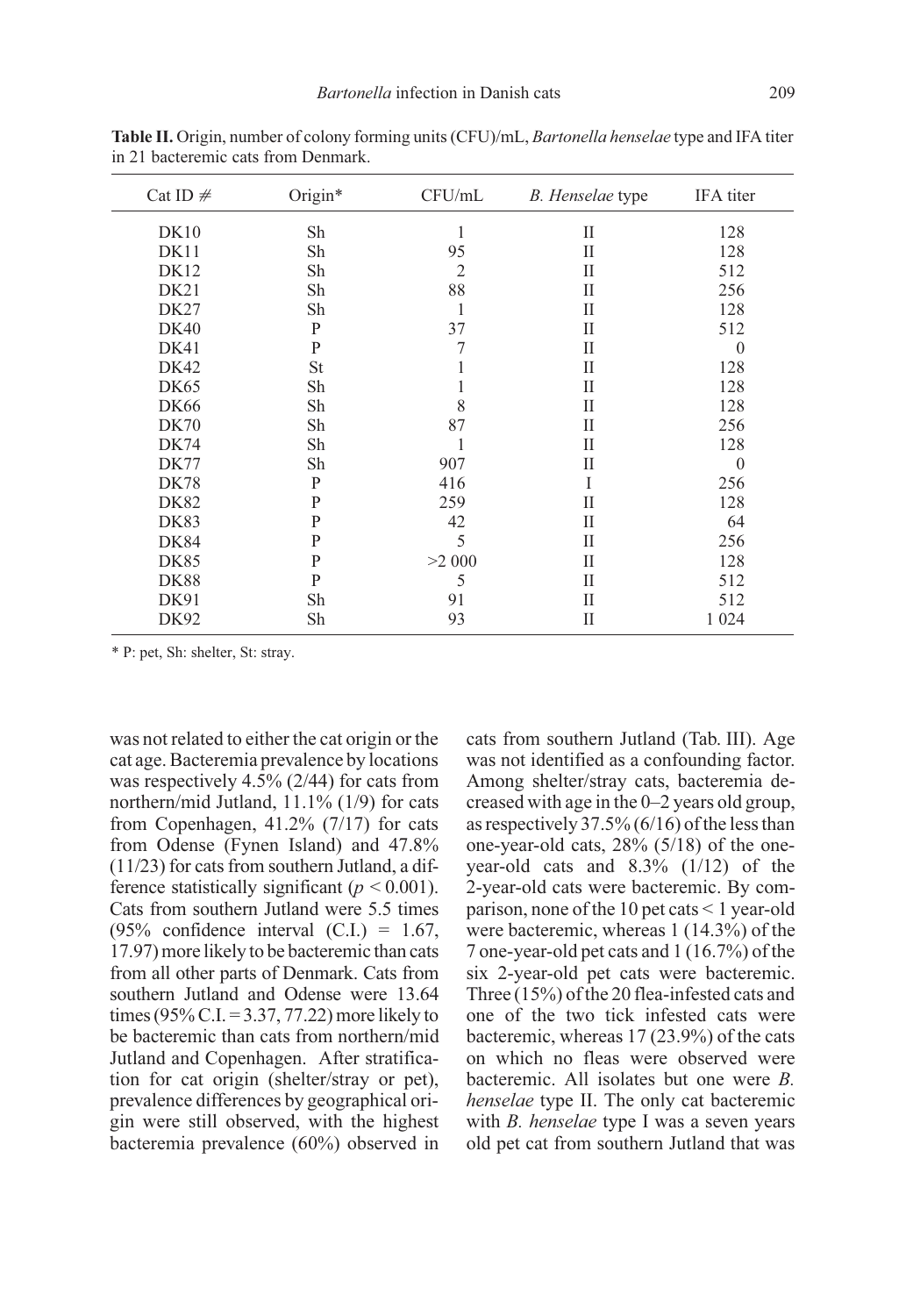|                    |                    | Pet        | Shetler/stray      |            |  |
|--------------------|--------------------|------------|--------------------|------------|--|
| Regions            | Bact. Pos.         | Bact. Neg. | Bact. Pos.         | Bact. Neg. |  |
| North/Mid Jutland  | 2                  | 26         | $\theta$           | 16         |  |
| Copenhagen         | $\theta$           | 3          | 1                  | 5          |  |
| Odense (Fynen Is.) | $\theta$           | 3          | 7                  | 7          |  |
| South Jutland      | 6                  | 4          | 5                  | 8          |  |
|                    | Age $\leq$ 2 years |            | Age $\geq$ 2 years |            |  |
| Regions            | Bact. Pos.         | Bact. Neg. | Bact. Pos.         | Bact. Neg. |  |
| North/Mid Jutland  | 1                  | 22         | 1                  | 20         |  |
| Copenhagen         | $\theta$           | 4          | 1                  | 4          |  |
| Odense (Fynen Is.) | 6                  | 9          |                    | 1          |  |
| South Jutland      | 5                  | 4          | 6                  | 8          |  |

Table III. Stratified analysis by origin and by age of the cats for the four geographical regions of Denmark.

not co-infected with B. henselae type II (Tab. II). Neither B. clarridgeiae or B. koehlerae was cultured from any cat.

Almost half (42/92, 45.6%) of the cats were seropositive for *B*. henselae and antibody prevalence was similar in shelter/ stray cats (23/49, 46.9%) and pet cats (19/43, 44.2%). Among the 42 seropositive cats, almost two-third (64.3%) of the cats were from southern Jutland or Odense. For cats from Copenhagen and Odense, seropositive cats were either shelter cats (11/14, 78.6%) in Odense or stray cats (2/4, 50%) in Copenhagen. There were more seropositive cats (51.3%) among the 37 pet cats than among the 29 shelter/stray cats (34.5%) from Jutland; however, that difference was not statistically significant. Seroprevalence by age groups was respectively 53.8%  $(14/26)$  in the cats  $\leq 1$  year-old, 40%  $(10/25)$  in the 1 year-old group, 22%  $(4/18)$ in the 2 year-old group and 58.3% (14/24) in the ≥ 3 year-old group. Cats with titers  $≥ 512$  were mainly cats ≤ 2 year-old (6/7, 86%) and culture positive cats (5/7, 71.4%). However, 2 (9.5%) of the 21 culture positive cats were seronegative. Cats infested with fleas  $(11/20, 55%)$  were more frequently seropositive than cats not infested with fleas (30/70, 42.8%), but that difference was not statistically significant.

## 4. DISCUSSION

This is the first report of the presence of Bartonella infection in domestic cats in Denmark. As reported for cats in other European countries [3, 6, 10, 21, 23, 39, 40], B. henselae is common in this sample of Danish domestic cats. However, most of these studies, like ours, were performed on convenience samples that may not be fully representative of the cat population of these various countries. Nevertheless, the 26.5% prevalence of bacteremia observed in the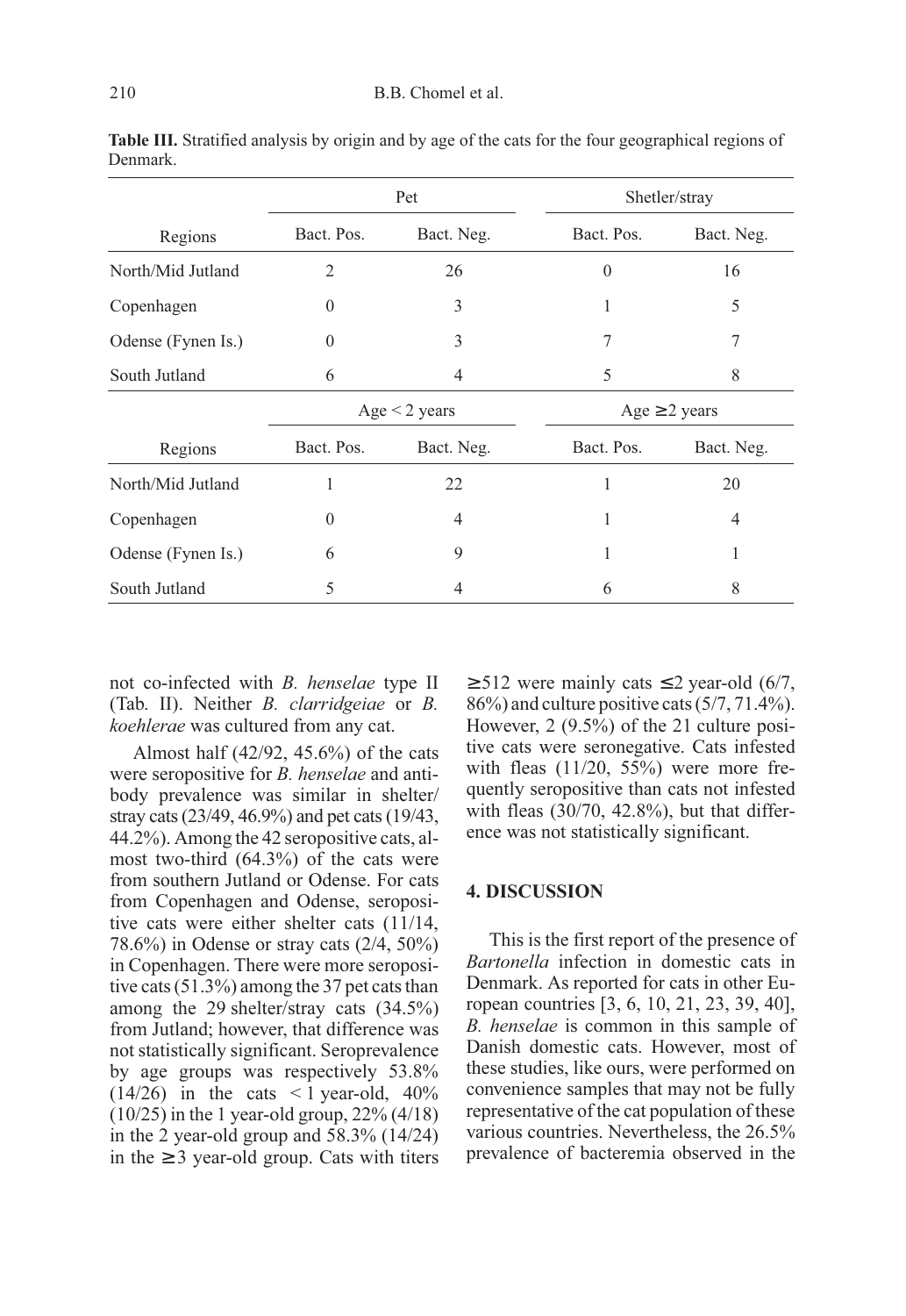Danish shelter/stray cats is in the range of values reported in sheltered cats in the Netherlands [6] or in stray cats in Berlin, Germany [3]. The bacteremia prevalence (18.2%) in these Danish pet cats was slightly higher than the values (11–16.5%) previously reported in similar studies for pet cats in other western European countries [10, 21, 39]. We observed geographical differences for bacteremia prevalence, even after stratification for cat origin or age, with the highest rates being found in cats from Southern Jutland and from Odense (Fynen Island). In Odense, all bacteremic animals were shelter cats, whereas in southern Jutland, both pet cats and shelter cats were bacteremic. Our data suggest a higher prevalence of B. henselae infection in cats from southern Denmark. However, such results will need to be validated on a larger sample of cats, randomly selected. Among young cats, shelter cats were more frequently bacteremic than pet cats. Presence of ectoparasites was not associated with presence of bacteremia.

All isolates but one belonged to the type II group of B. henselae. As previously reported for similar studies in many western European countries, B. henselae type II was the dominant Bartonella species and type isolated from domestic cats [3, 6, 21, 23]. The prevalence of feline B. henselae types in Danish cats was similar to that observed in cats from Germany [3, 40], with the limitation associated with the type of study (convenience sampling) performed in either Denmark or Germany. Prevalence of B. clarridgeiae appears to be quite low in Denmark, as previously observed in Germany, as neither this study nor the one by Sander et al. [39] were able to isolate this Bartonella species, and only one cat from Berlin was infected with B. clarridgeiae [3]. These data are in contrast to the higher prevalence of B. clarridgeiae observed in Dutch and French cats [6, 21, 23]. Despite all our attempts to isolate B. koehlerae on specific media, no culture from our cat population yielded this new feline Bartonella, only reported from domestic cats from northern California [15].

Bartonella henselae antibodies were detected in 46.7% of the cats, suggesting that this infection is widespread in the Danish cats we studied, but seropositive cats were mainly from southern Jutland and from Odense. Such a prevalence is within the range of values reported in similar studies on a convenience sample of cats from various parts of Western Europe [4, 6, 21], but is higher than the prevalence reported in pet cats from Switzerland (8.3%) or from Germany (15%) [17, 22]. As previously reported, cats with high antibody titers  $(\geq 512)$  are more likely to be bacteremic [9], but some cats can be bacteremic without any antibodies [9, 30].

In conclusion, the epidemiology of Bartonella infection in Danish cats appears similar to the epidemiology of the infection in German cats, as far as Bartonella species and type are concerned, and differs from what has been reported for cats from either France or the Netherlands. This study suggests that infection is common in Danish domestic cats, which represent an important reservoir of infection for humans.

## ACKNOWLEDGMENTS

This project was funded in part by a grant from Novartis Animal Health, Denmark, Bayer Denmark Veterinary Division, Orion Pharma (Pfizer), Vet Fonden Logumkloster DK and Statens Serum Institut, Copenhagen.

#### **REFERENCES**

[1] Abbott R.C., Chomel B.B., Kasten R.W., Floyd-Hawkins K.A., Kikuchi Y., Koehler J.E., Pedersen N.C., Experimental and natural infection with Bartonella henselae in domestic cats, Comp. Immunol. Microbiol. Infect. Dis. 20 (1997) 41-51.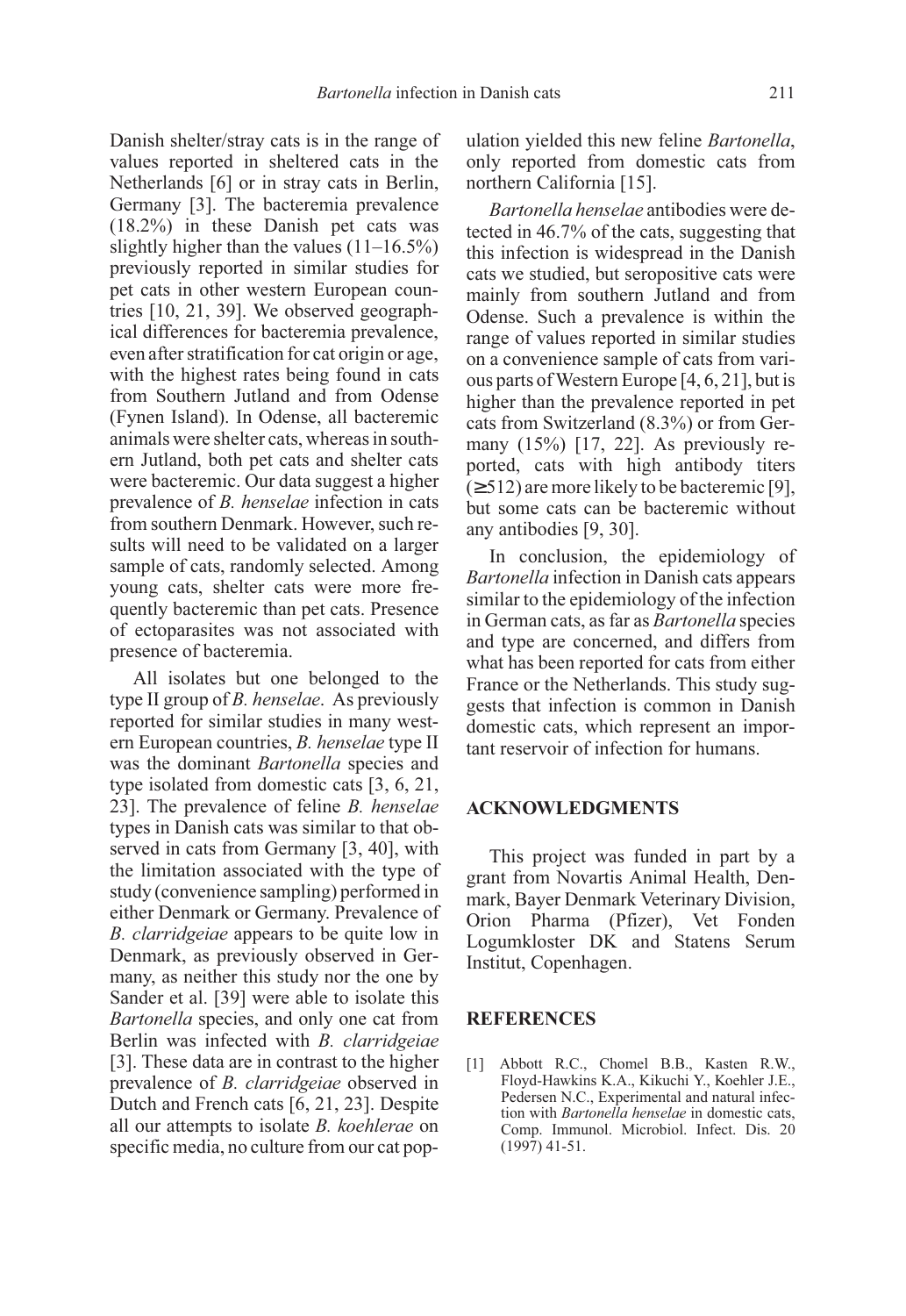- [2] Allerberger F., Schonbauer M., Zangerle R., Dierich M., Prevalence of antibody to Rochalimaea henselae among Austrian cat, Eur. J. Ped. 154 (1995) 165.
- [3] Arvand M., Klose A.J., Schwartz-Porsche D., Hahn H., Wendt C., Genetic variability and prevalence of Bartonella henselae in cats in Berlin, Germany, and analysis of its genetic relatedness to a strain from Berlin that is pathogenic for humans, J. Clin. Microbiol. 39 (2001) 743-746.
- [4] Barnes A., Bell S.C., Isherwood D.R., Bennett M., Carter S.D., Evidence of Bartonella henselae infection in cats and dogs in the United Kingdom, Vet. Rec. 147 (2000) 673-677.
- [5] Bergmans A.M.C., Schellenkens J.F.P., van Embden J.D.A., Schouls L.M., Predominance of two Bartonella henselae variants among catscratch disease patients in The Netherlands, J. Clin. Microbiol. 34 (1996) 254-260.
- [6] Bergmans A.M.C., de Jong C.M.A., van Amerongen G., Schot C.S., Schouls L.M., Prevalence of Bartonella species in domestic cats in The Netherlands, J. Clin. Microbiol. 35 (1997) 2256-2261.
- [7] Childs J.E., Olson J.G., Wolf A., Cohen N., Fakile Y., Rooney J.A., Bacellar F., Regnery R.L., Prevalence of antibodies to Rochalimaea species (cat-scratch disease agent) in cats, Vet. Rec. 20 (1995) 519-520.
- [8] Chomel B.B., Cat scratch disease, Rev. Sci. Tech. Off. Int. Epiz. 19 (2000) 136-150.
- [9] Chomel B.B., Abbott R.C., Kasten R.W., Floyd-Hawkins K.A., Kass P.H., Glaser C.A., Pedersen N.C., Koehler J.E., Bartonella henselae prevalence in domestic cats in California: risk factors and association between bacteremia and antibody titers, J. Clin. Microbiol. 33 (1995) 2445-2450.
- [10] Chomel B.B., Gurfield A.N., Boulouis H.J., Kasten R.W., Piemont Y., Réservoir félin de l'agent de la maladie des griffes du chat, Bartonella henselae, en région parisienne: résultats préliminaires, Rec. Méd. Vét. 171 (1995) 841-845.
- [11] Chomel B.B., Kasten R.W., Floyd-Hawkins K., Chi B., Yamamoto K., Roberts-Wilson J., Gurfield A.N., Abbott R.C., Pedersen N.C., Koehler J.E., Experimental transmission of Bartonella henselae by the cat flea, J. Clin. Microbiol. 34 (1996) 1952-1956.
- [12] Chomel B.B., Carlos E.T., Kasten R.W., Yamamoto K., Chang C.C., Carlos R.S., Abenes M.V., Pajares C.M., Bartonella henselae and Bartonella clarridgeiae infection in domestic cats from The Philippines, Am. J. Trop. Med. Hyg. 60 (1999) 593-597.
- [13] Dolan J.M., Wong M.T., Regnery R.L., Jorgensen J.H., Garcia M., Peters J., Drehner D., Syndrome of Rochalimaea henselae adenitis

suggesting cat scratch disease, Ann. Intern. Med. 118 (1993) 331-336.

- [14] Drancourt M, Birtles R., Chaumentin G., Vandenesch F., Etienne J., Raoult D., New serotype of Bartonella henselae in endocarditis and cat-scratch disease, Lancet 347 (1996) 441-443.
- [15] Droz S., Banghee C., Horn E., Steigerwalt A.G., Whitney A.M., Brenner D.J., Bartonella koehlerae sp. nov., isolated from cats, J. Clin. Microbiol. 37 (1999) 1117-1122.
- [16] Foil L., Andress E., Freeland R.L., Roy A.F., Rutledge R., Triche P.C., O'Reilly K.L., Experimental infection of domestic cats with Bartonella henselae by inoculation of Ctenocephalides felis (Siphonaptera: Pulicidae) feces, J. Med. Entomol. 35 (1998) 625-628.
- [17] Glaus T., Hofmann-Lehmann R., Greene C., Glaus B., Wolfensberger C., Lutz H., Seroprevalence of Bartonella henselae infection and correlation with disease status in cats in Switzerland, J. Clin. Microbiol. 35 (1997) 2883-2885.
- [18] Guptill L., Slater L., Wu C.C., Lin T.L., Glickman L.T., Welch D.F., HogenEsch H., Experimental infection of young specific pathogen-free cats with Bartonella henselae, J. Infect. Dis. 176 (1997) 206-216.
- [19] Guptill L., Slater L.N., Wu C.C., Lin T.L., Glickman L.T., Welch D.F., Tobolski J., HogenEsch H., Evidence of reproductive failure and lack of perinatal transmission of Bartonella henselae in experimentally infected cats, Vet. Immunol. Immunopathol. 65 (1998) 177-189.
- [20] Gurfield A.N., Boulouis H.J., Chomel B.B., Heller R., Kasten R.W., Yamamoto K., Piemont Y., Coinfection with Bartonella clarridgeiae and Bartonella henselae and with different Bartonella henselae strains in domestic cats, J. Clin. Microbiol. 35 (1997) 2120-2123.
- [21] Gurfield A.N., Boulouis H.J., Chomel B.B., Kasten R.W., Heller R., Bouillin C., Gandoin C., Thibault D., Chang C.C., Barrat F., Piemont Y., Epidemiology of Bartonella infection in domestic cats in France, Vet. Microbiol. 80 (2001) 185-198.
- [22] Haimerl M., Tenter A.M., Simon K., Rommel M., Hilger J., Autenrieth I.B., Seroprevalence of Bartonella henselae in cats in Germany, J. Med. Microbiol. 48 (1999) 849-856.
- [23] Heller R., Artois M., Xemar V., de Briel D., Gehin H., Jaulhac B., Monteil H., Piemont Y., Prevalence of Bartonella henselae and Bartonella clarridgeiae in stray cats, J. Clin. Microbiol. 35 (1997) 1327-1331.
- [24] Higgins J.A., Radulovic S., Jaworski D.C., Azad A.F., Aquisition of the cat scratch disease agent Bartonella henselae by cat fleas (Siphonaptera: Pulicidae), J. Med. Entomol. 33 (1996) 490- 495.
- [25] Jameson P., Greene C., Regnery R., Dryden M., Marks A., Brown J., Cooper J., Glaus B., Greene